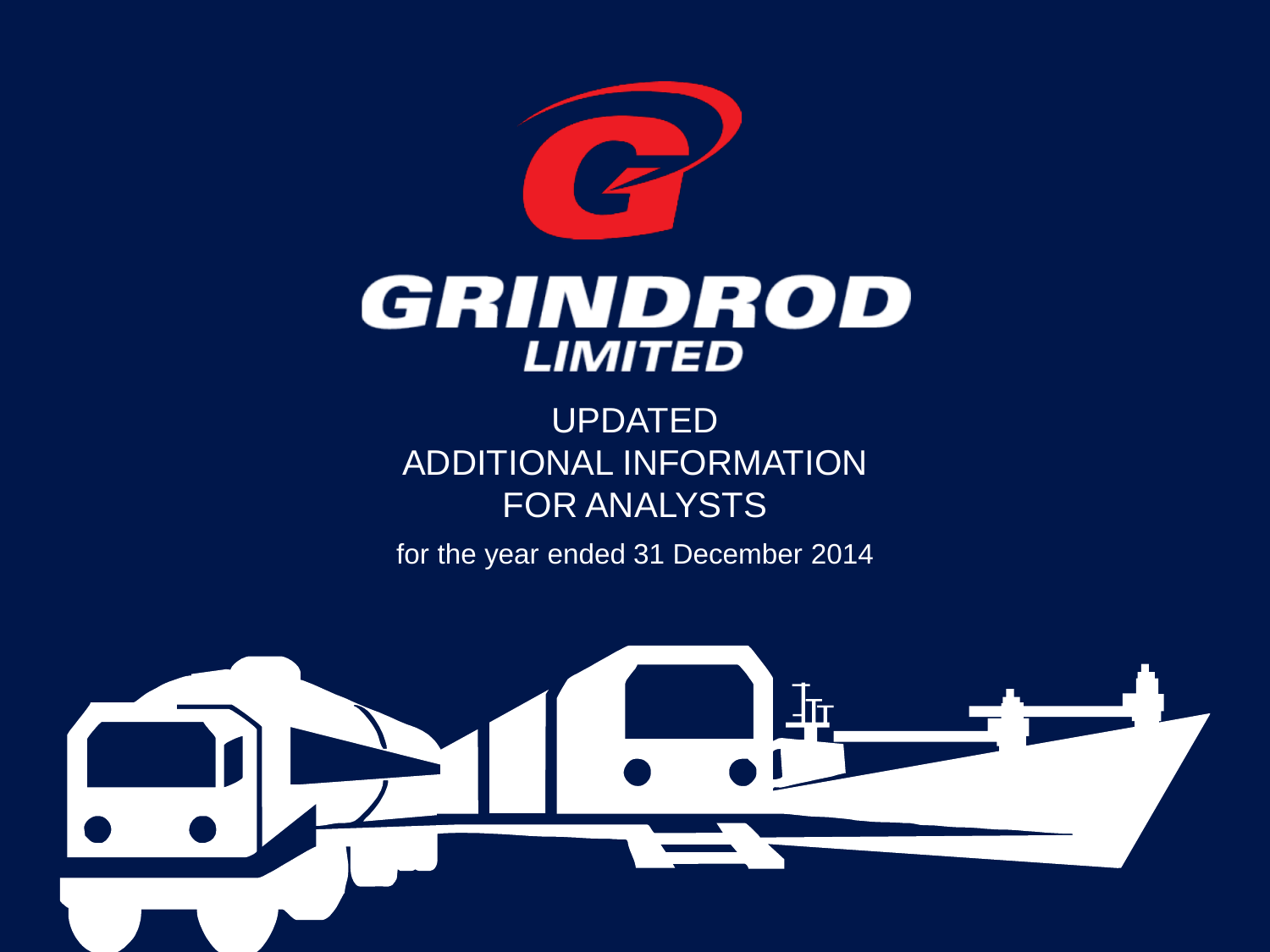## MANAGEMENT SEGMENTAL BALANCE SHEETS AS AT 31 DECEMBER 2014



| <b>R000</b>                                   | <b>FREIGHT</b><br><b>SERVICES</b> | <b>SHIPPING</b> | <b>FINANCIAL</b><br><b>SERVICES</b> | <b>GROUP</b> | <b>TOTAL</b><br><b>GROUP</b> |
|-----------------------------------------------|-----------------------------------|-----------------|-------------------------------------|--------------|------------------------------|
| <b>Fixed assets</b>                           | 3 378 133                         | 6913272         | 187 143                             | 64 940       | 10 543 488                   |
| Other assets                                  | 3 550 318                         | 378 875         | 519 557                             | 565 128      | 5 013 878                    |
| Current assets excluding cash                 | 3 177 651                         | 3 868 441       | 363 620                             | 588 005      | 7 997 717                    |
|                                               |                                   |                 |                                     |              |                              |
| <b>TOTAL ASSETS</b>                           | 10 106 102                        | 11 160 588      | 1 070 320                           | 1 218 073    | 23 555 083                   |
| Equity                                        | 5 945 280                         | 5 492 472       | 653 035                             | 4 659 521    | 16 750 308                   |
| Preference share capital                      | 299 200                           |                 | 345 000                             | 95 800       | 740 000                      |
| Net debt (including cash)                     | 1849292                           | 2775484         | (133953)                            | (3574571)    | 916 252                      |
| Non-current liabilities                       | 116 055                           | 79 243          | 51 758                              | 63 012       | 310 068                      |
| <b>Current liabilities</b>                    | 1896275                           | 2813389         | 154 480                             | (25689)      | 4 838 455                    |
| <b>TOTAL EQUITY AND</b><br><b>LIABILITIES</b> | 10 106 102                        | 11 160 588      | 1 070 320                           | 1 218 073    | 23 555 083                   |
|                                               |                                   |                 |                                     |              |                              |

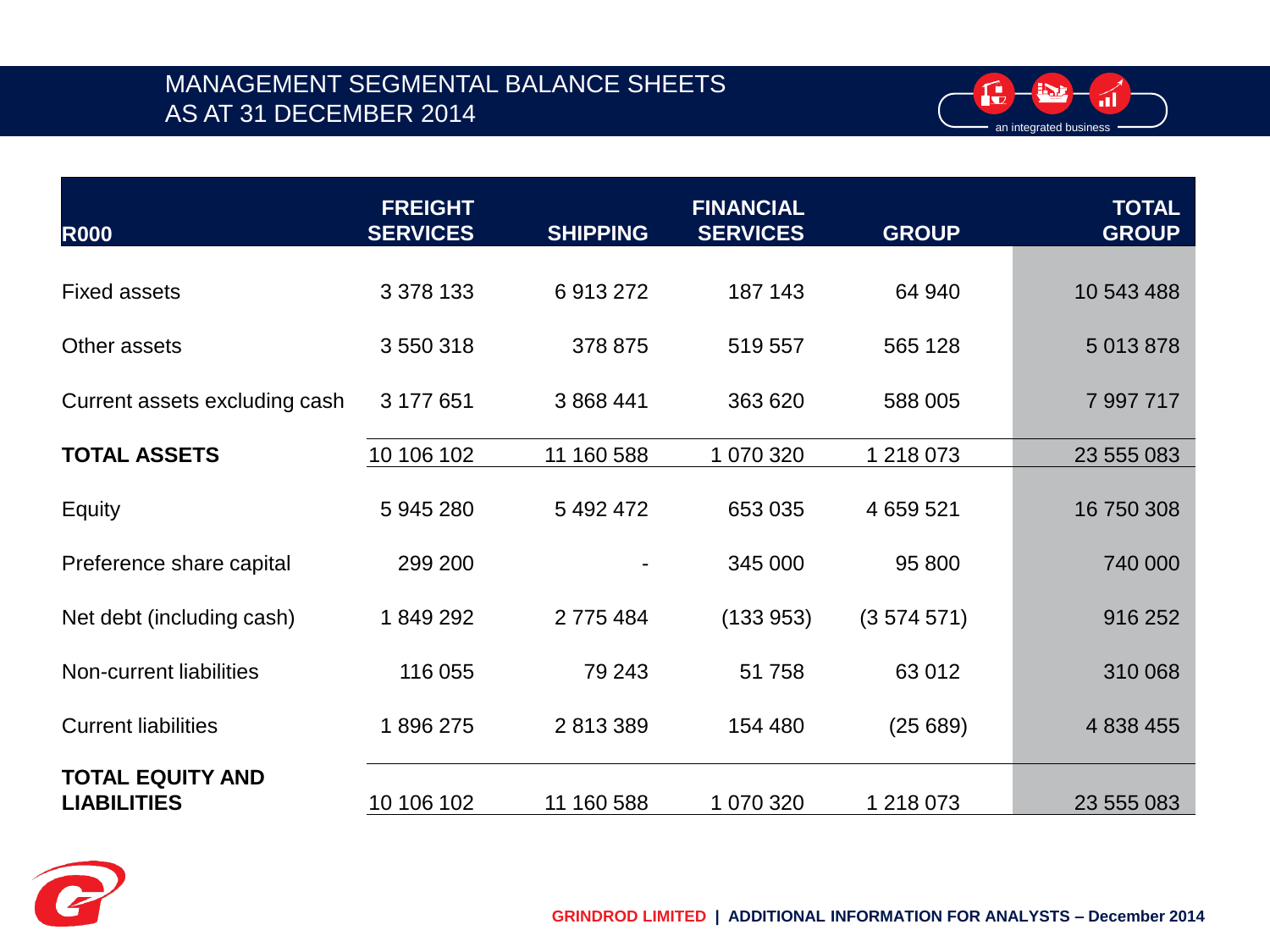

| <b>R000</b>                      | <b>FREIGHT</b><br><b>SERVICES</b> | <b>SHIPPING</b>          | <b>FINANCIAL</b><br><b>SERVICES</b> |        | <b>SEGMENTAL</b><br><b>GROUP ADJUSTMENTS</b> | <b>TOTAL</b><br><b>GROUP</b> |
|----------------------------------|-----------------------------------|--------------------------|-------------------------------------|--------|----------------------------------------------|------------------------------|
| Depreciation and<br>amortisation | 321 538                           | 411 492                  | 3809                                | 15 847 | (205 543)                                    | 547 143                      |
| Net interest                     | (58 700)                          | (27667)                  | ۰                                   | 40 349 | 64 084                                       | 18 0 66                      |
| Preference dividend              | 23 8 93                           | $\overline{\phantom{a}}$ | 20 0 28                             | 15 173 | ٠                                            | 59 094                       |

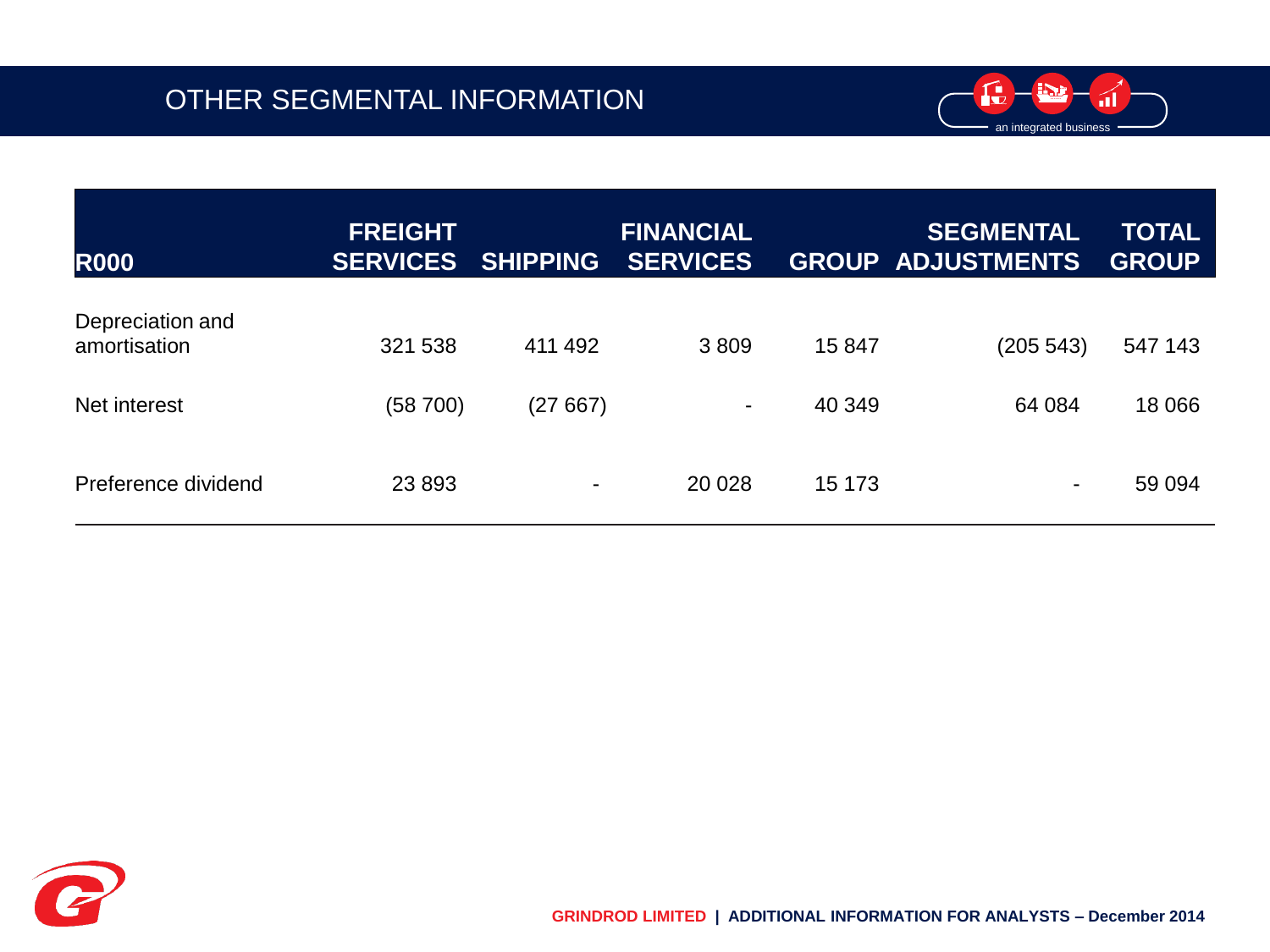# NET DEBT BREAKDOWN AS AT 31 DECEMBER 2014



|                                          | <b>Including Financial</b><br><b>Services</b> | <b>Excluding Financial</b><br><b>Services</b> |
|------------------------------------------|-----------------------------------------------|-----------------------------------------------|
| R million                                | <b>Net Debt</b>                               | <b>Net Debt</b>                               |
| Loans and advances to bank customers     | 4 3 0 7                                       |                                               |
| Liquid assets and short-term negotiables | 990                                           |                                               |
| Short-term loans                         | 156                                           | 156                                           |
| Bank and cash                            | 7 4 0 5                                       | 3 3 6 8                                       |
| Recoverables on cancelled ships          | 301                                           | 301                                           |
| Non-current assets held for sale         | 18                                            | 18                                            |
| Long-term loans                          | (2626)                                        | (2 263)                                       |
| Deposits from bank customers             | (7 810)                                       |                                               |
| Current portion of long-term loans       | (1574)                                        | (652)                                         |
| Short term borrowings and overdraft      | (581)                                         | (581)                                         |
| Non-current liabilities held for sale    | (43)                                          | (431)                                         |
| Net debt                                 | 543                                           | 304                                           |

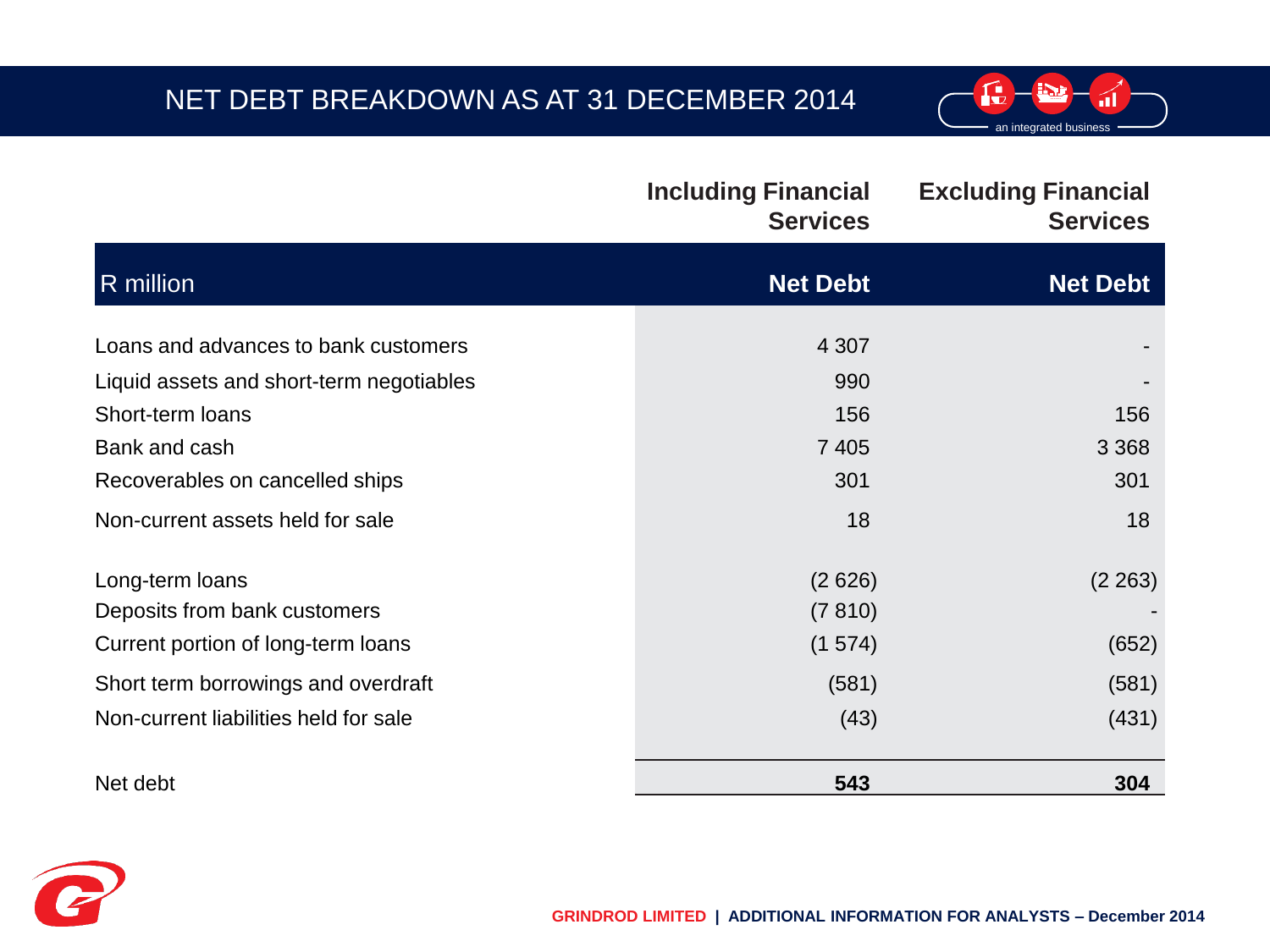## MANAGEMENT SEGMENTAL BALANCE SHEETS AS AT 31 DECEMBER 2013



| <b>R000</b>                                   | <b>FREIGHT</b><br><b>SERVICES</b> | <b>SHIPPING</b> | <b>FINANCIAL</b><br><b>SERVICES</b> | <b>GROUP</b>  | <b>TOTAL</b><br><b>GROUP</b> |
|-----------------------------------------------|-----------------------------------|-----------------|-------------------------------------|---------------|------------------------------|
| <b>Fixed assets</b>                           | 2 943 187                         | 6412649         | 169 187                             | 63 449        | 9 588 472                    |
| Other assets                                  | 2646986                           | 261 213         | 428 579                             | 16 447        | 3 3 5 3 2 2 5                |
| Current assets excluding cash                 | 2 2 2 4 8 4 2                     | 2 539 655       | 350 878                             | 2 3 5 4 6 0 4 | 7 469 979                    |
| <b>TOTAL ASSETS</b>                           | 7815015                           | 9 213 517       | 948 644                             | 2 434 500     | 20 411 676                   |
| Equity                                        | 4 587 006                         | 5 084 491       | 605 055                             | 1 120 239     | 11 396 791                   |
| Preference share capital                      | 299 200                           |                 | 250 000                             | 190 800       | 740 000                      |
| Net debt (including cash)                     | 1 093 548                         | 2 091 132       | (47886)                             | 508 897       | 3 645 691                    |
| Non-current liabilities                       | 123 638                           | 43 087          | 20 082                              | 31 476        | 218 283                      |
| <b>Current liabilities</b>                    | 1711623                           | 1994807         | 121 393                             | 583 088       | 4 4 1 0 9 1 1                |
| <b>TOTAL EQUITY AND</b><br><b>LIABILITIES</b> | 7815015                           | 9 213 517       | 948 644                             | 2 434 500     | 20 411 676                   |

\* Restated as Trading businesses have now been included in the Freight Services and Shipping divisions.

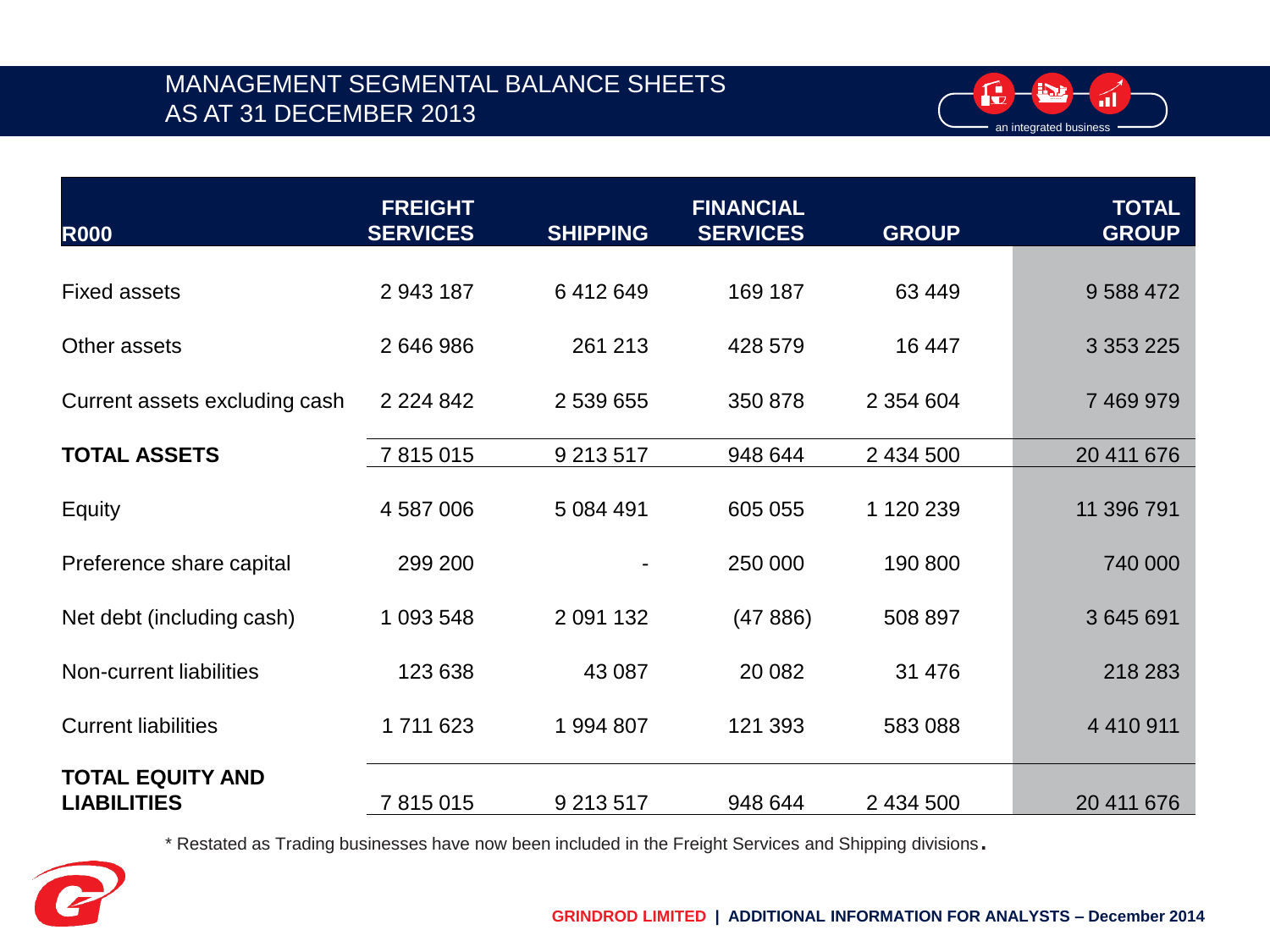

| <b>R000</b>                      | <b>FREIGHT</b><br><b>SERVICES</b> | <b>SHIPPING</b> | <b>FINANCIAL</b><br><b>SERVICES</b> | <b>GROUP</b> | <b>SEGMENTAL</b><br><b>ADJUSTMENTS</b> | <b>TOTAL</b><br><b>GROUP</b> |
|----------------------------------|-----------------------------------|-----------------|-------------------------------------|--------------|----------------------------------------|------------------------------|
| Depreciation and<br>amortisation | 262718                            | 344 236         | 1682                                | 9688         | (155 212)                              | 463 112                      |
| Net interest                     | (82 869)                          | (63753)         | (7635)                              | 2 1 8 2      | 59 145                                 | (92930)                      |
| Preference dividend              | 22 141                            | $\blacksquare$  | 18700                               | 14 5 13      | $\blacksquare$                         | 55 354                       |

\* Restated as Trading businesses have now been included in the Freight Services and Shipping divisions.

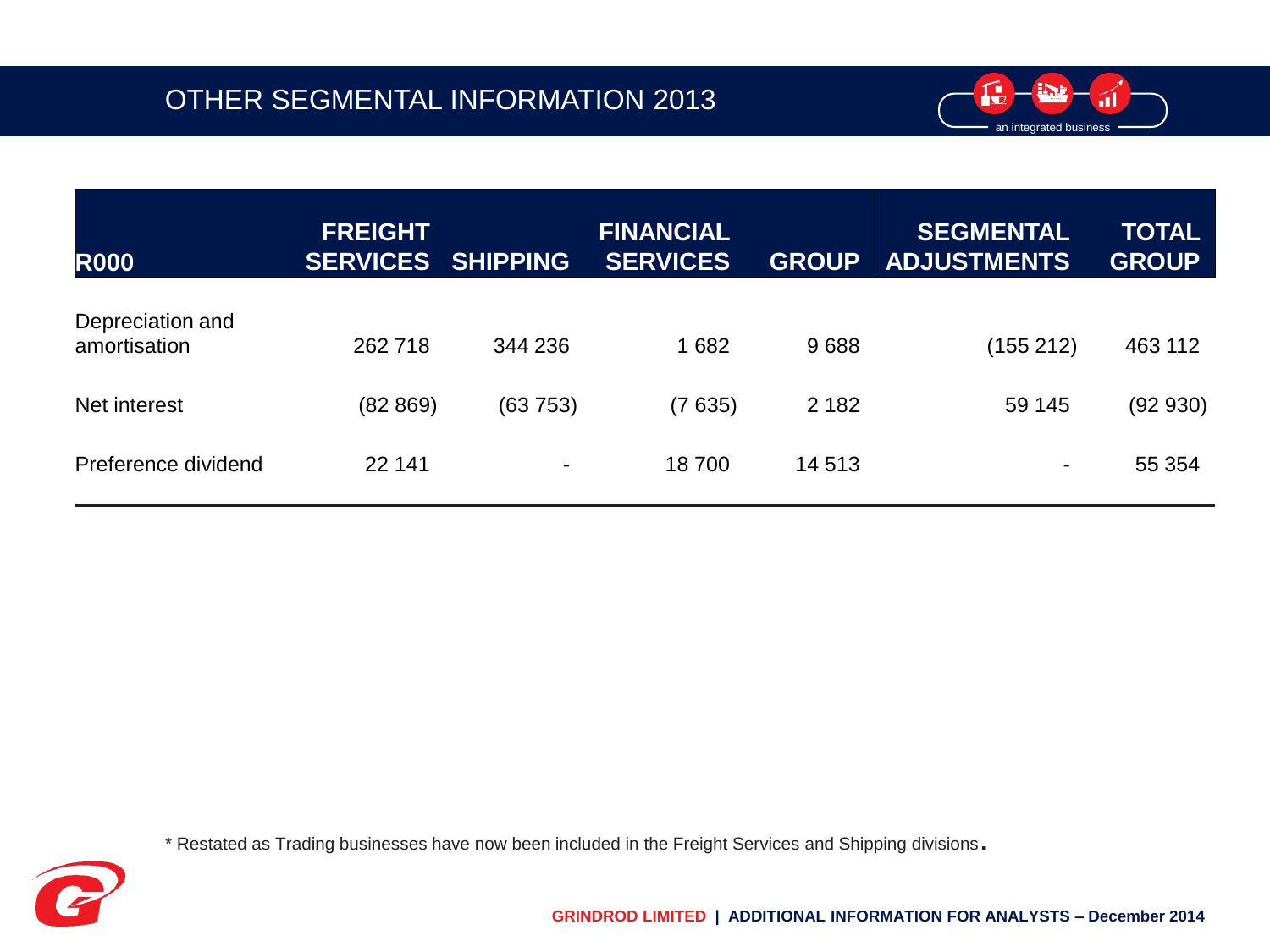

#### Including Financial Services

| R million                                | <b>Net Debt</b> |
|------------------------------------------|-----------------|
|                                          |                 |
| Loans and advances to bank customers     | 3675            |
| Liquid assets and short-term negotiables | 1 0 4 4         |
| Short-term loans                         |                 |
| Bank and cash                            | 6076            |
| Recoverables on cancelled ships          | 236             |
| Non-current assets held for sale         | 393             |
| Long-term loans                          | (3056)          |
| Deposits from bank customers             | (8015)          |
| Current portion of long-term loans       | (858)           |
| Short term borrowings and overdraft      | (429)           |
| Non-current liabilities held for sale    | (1658)          |
| Net debt                                 | (2592)          |

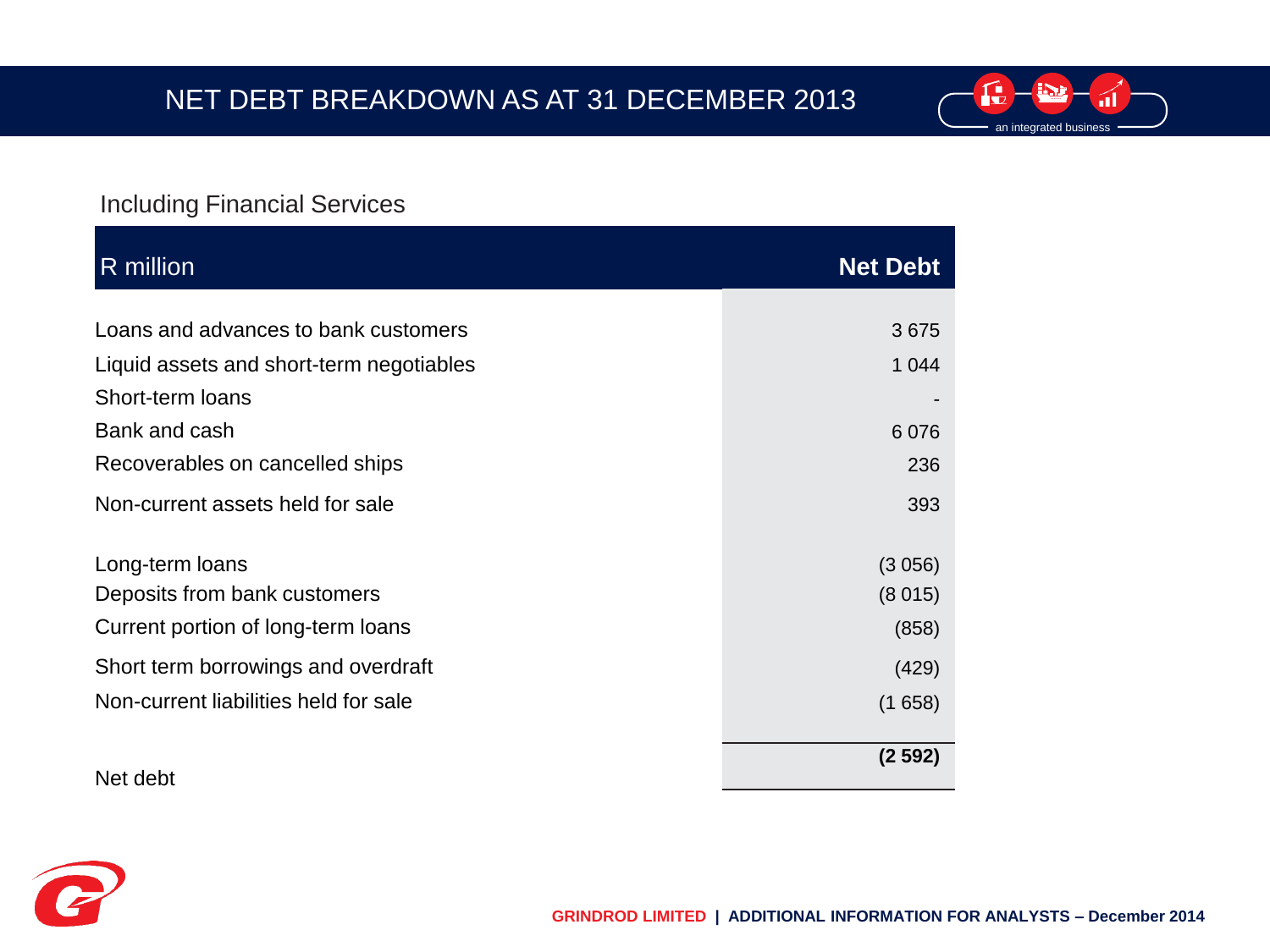



Segmental adjustments relating to joint ventures are necessary to reconcile to IFRS presentation. Segmental adjustments relating to joint ventures are necessary to reconcile to IFRS presentation. ^ Trading businesses have now been included in the Freight Services and Shipping divisions. Trading businesses have now been included in the Freight Services and Shipping divisions. \*\* Joint venture earnings are reviewed together with subsidiaries by the key decision maker. Joint venture earnings are reviewed together with subsidiaries by the key decision maker.  $\tilde{z}$  $\overline{a}$ 

1001191

 $(426549)$ 

52178

 $1177172$ 

92254

852 384

223765 111979

Financial Services

Group

Shipping

an integrated business

b

ál

 $\bf{G}$ 

SEGMENTAL ANALYSIS

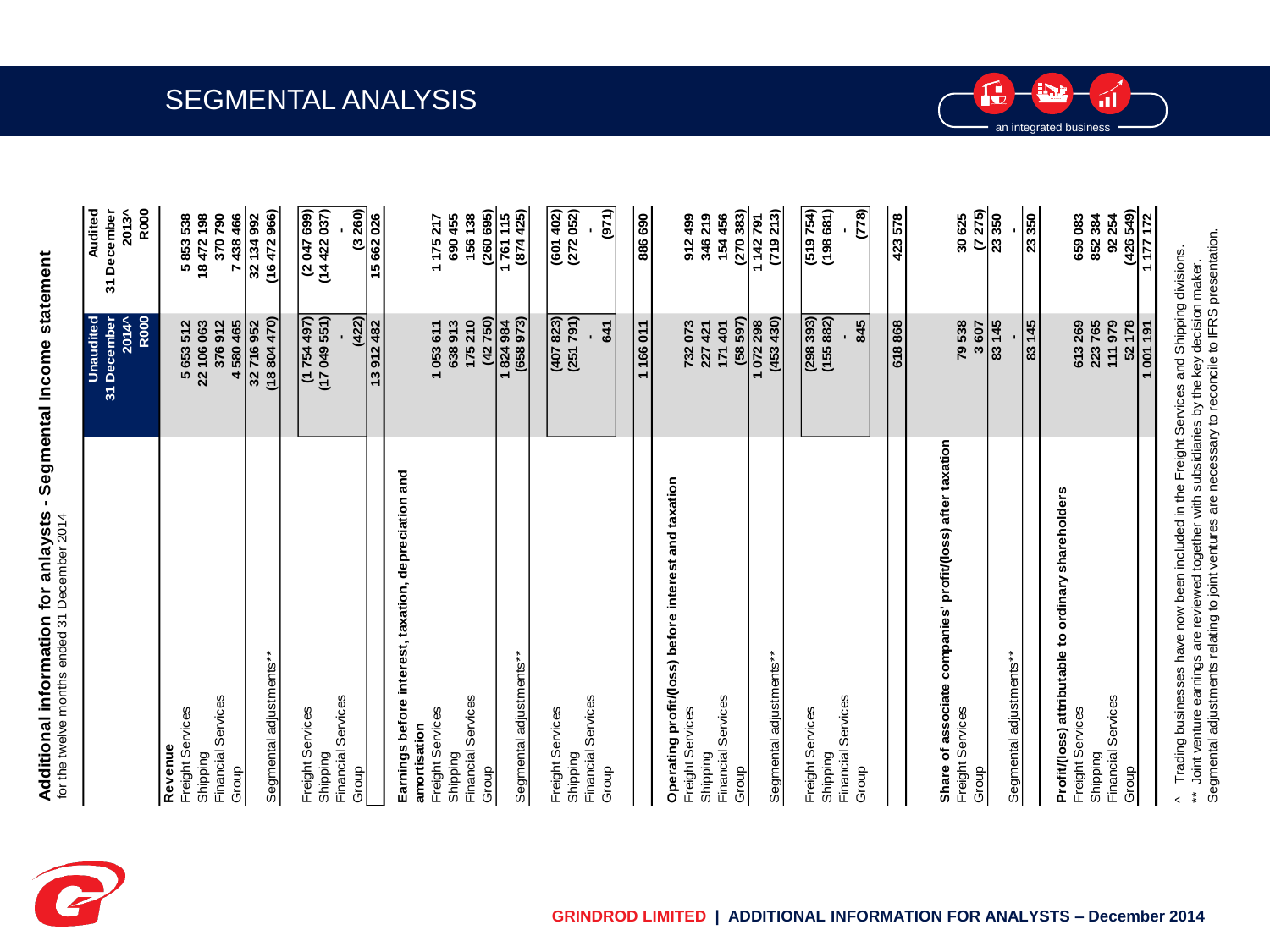

| Additional information for anlaysts - Segmental Income statemen<br>for the six months ended 30 June 2014 |                                             |
|----------------------------------------------------------------------------------------------------------|---------------------------------------------|
|                                                                                                          | 2014<br><b>R000</b><br>Unaudited<br>30 June |
| Revenue                                                                                                  |                                             |
| Freight Services                                                                                         | 2569792                                     |
| Shipping                                                                                                 | 10816309                                    |
| Financial Services                                                                                       | 188663                                      |
| Group                                                                                                    | 3690849                                     |
|                                                                                                          | 17265613                                    |
| Segmental adjustments**                                                                                  | (9019712)                                   |
|                                                                                                          |                                             |
| Freight Services                                                                                         | (808714)                                    |
| Shipping                                                                                                 | (8210998)                                   |
| Financial Services                                                                                       |                                             |
| Group                                                                                                    |                                             |
|                                                                                                          | 8245901                                     |
| Earnings before interest, taxation, depreciation and                                                     |                                             |

| amortisation            |          |
|-------------------------|----------|
| Freight Services        | 544 991  |
| Shipping                | 271 659  |
| Financial Services      | 142 139  |
| Group                   | (13890)  |
|                         | 944899   |
| Segmental adjustments** | (340197) |
|                         |          |
| Freight Services        | (260558) |
| Shipping                | (79639)  |
| Financial Services      |          |
| Group                   |          |
|                         |          |
|                         | 604702   |

| Operating profit/(loss) before interest and taxation |             |
|------------------------------------------------------|-------------|
| Freight Services                                     | 395489      |
| Shipping                                             | 71 677      |
| Financial Services                                   | 140 419     |
| $\overline{\phantom{a}}$                             | =<br>;<br>; |

| (19967) | 587618 | (236703)                | (208022)         | (28681)  |                    |       |
|---------|--------|-------------------------|------------------|----------|--------------------|-------|
| Group   |        | Segmental adjustments** | Freight Services | Shipping | Financial Services | Group |

| Share of associate companies' profit/(loss) after taxation |       |
|------------------------------------------------------------|-------|
| Freight Services                                           | 19431 |
| Group                                                      | 3 607 |
|                                                            | 23038 |
| Segmental adjustments**                                    |       |
|                                                            | 23038 |

**350 915** 

350915

470 434<br>182 382<br>182 382<br>63 656<br>693 656 Group **(54 091)**  Freight Services **470 434**  Shipping **182 382** to the second distribution of the second distribution of the second distribution of the second distribution of the second distribution of the second distribution of the second distribution of the second distribution of the Profit/(loss) attributable to ordinary shareholders **Profit/(loss) attributable to ordinary shareholders** Shipping<br>Financial Services Freight Services Group

an integrated business

<u>int</u>

ál

f

\*\* Joint venture earnings are reviewed together with subsidiaries by the key decision<br>maker. Segmental adjustments relating to joint ventures are necessary to reconcile to<br>IFRS presentation. maker. Segmental adjustments relating to joint ventures are necessary to reconcile to \*\* Joint venture earnings are reviewed together with subsidiaries by the key decision IFRS presentation.

**693 656** 

**Earnings before interest, taxation, depreciation and** 

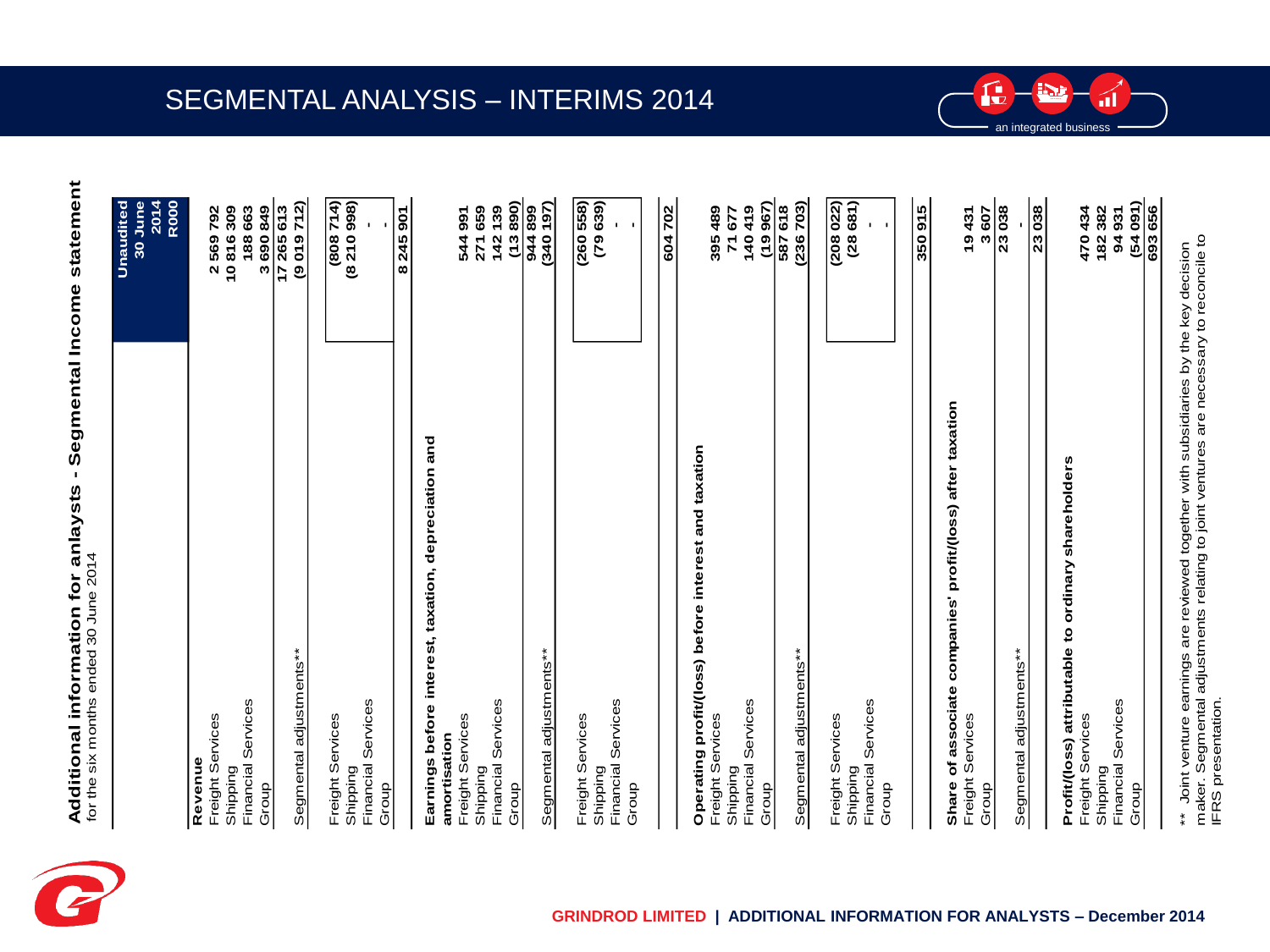#### FREIGHT SERVICES CONTRIBUTION BY BUSINESS UNIT



Please note that these KPIs are as per Management Structure (JV's proportionally consolidated line by line and e.g. revenue will be higher than revenue in the legal structure (where JVs are added as a one line item )

| <b>Freight Services</b>  | 2014    | 2013    |
|--------------------------|---------|---------|
|                          |         |         |
| Revenue                  | 5 6 5 4 | 5 8 5 4 |
| <b>EBITDA</b>            | 1 0 5 4 | 1 1 7 5 |
| Operating income         | 732     | 913     |
| Attributable income      | 613     | 659     |
| <b>Operating Margins</b> | 13%     | 16%     |
|                          |         |         |

| Port, Terminals and<br>Rail      | 2014    | 2013    |
|----------------------------------|---------|---------|
|                                  |         |         |
| Revenue                          | 2 9 0 5 | 2 3 9 8 |
| <b>EBITDA</b>                    | 778     | 847     |
| Operating income                 | 624     | 733     |
| Earnings before NTI <sup>1</sup> | 402     | 488     |
| Attributable income              | 569     | 551     |
| Operating margin                 | 22%     | 31%     |
|                                  |         |         |
| <b>Logistics</b>                 | 2014    | 2013    |
|                                  |         |         |
| Revenue                          | 2749    | 3 4 5 6 |
| <b>EBITDA</b>                    | 276     | 328     |
| Operating income                 | 108     | 180     |
| Earnings before NTI <sup>1</sup> | 92      | 103     |
| Attributable income              | 44      | 108     |

1Earnings before non-trading items (NTI)

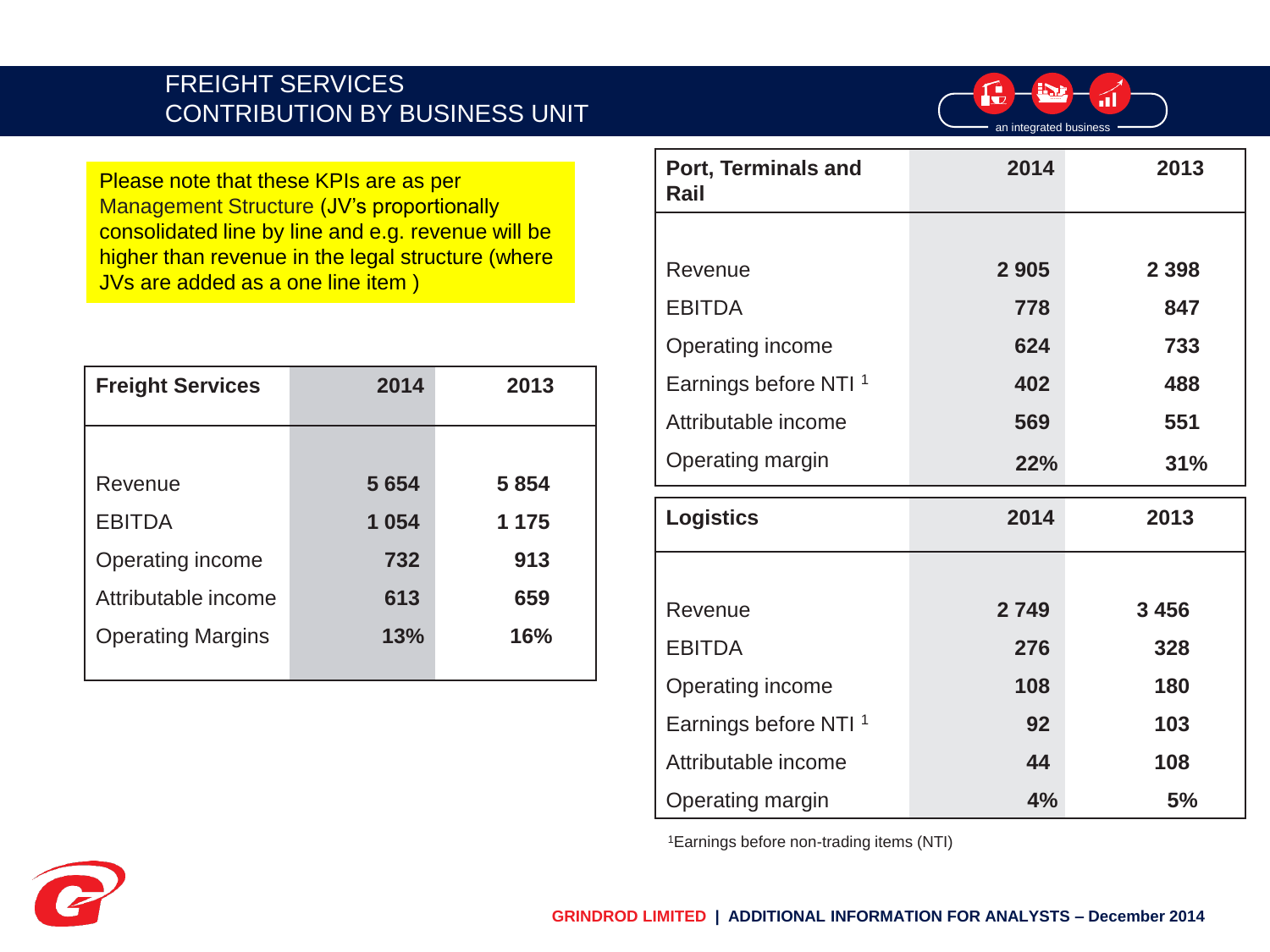## FLEET OVERVIEW (OWNED AND LONG-TERM CHARTERED SHIPS)



|                         | Contracted in at 31.12.2014    |                  | <b>Bulk carriers</b> |                 | <b>Tankers</b>      | <b>Total</b> |        |
|-------------------------|--------------------------------|------------------|----------------------|-----------------|---------------------|--------------|--------|
|                         |                                | <b>Handysize</b> | <b>Supramax</b>      | <b>Capesize</b> | <b>Medium-range</b> | <b>Small</b> |        |
| 2015                    | Number (average)               | 15,9             | 4,6                  | 2,0             | 9,5                 | 4,5          | 36,5   |
|                         | Cost (US\$/day)                | 10 000           | 12 900               | 21 900          | 14 600              | 12 800       | 12 600 |
|                         | Number (average)               | 15,8             | 7,7                  | 2,0             | 9,5                 | 4,5          | 39,5   |
| 2016<br>Cost (US\$/day) |                                | 10 100           | 12700                | 21 800          | 14 900              | 13 000       | 12700  |
| Number (average)        |                                | 15,5             | 9,0                  | 1,7             | 9,5                 | 4,5          | 40,2   |
| 2017                    | Cost (US\$/day)                | 10 500           | 12 800               | 22 300          | 15 200              | 13 300       | 12 900 |
|                         | <b>Current fleet</b>           | 16,5             | 3,0                  | 2,0             | 9,5<br>4,5          |              | 35,5   |
|                         | Net number of ships to deliver |                  |                      |                 |                     |              |        |
|                         | 2015                           |                  | 3,0                  | -               |                     |              | 3,0    |
| 2016                    |                                | (1,0)            | 3,0                  | $\blacksquare$  |                     |              | 2,0    |
| 2017                    |                                | $\overline{a}$   |                      | (1,0)           |                     | ۰            | (1,0)  |
|                         | Fleet at end of 2017           | 15,5             | 9,0                  | 1,0             | 9,5                 | 4,5          | 39,5   |

Charter option extensions and purchase options on 1 handysize bulk carrier and 1 capesize bulk carrier are not included in the above numbers as they are not contracted.

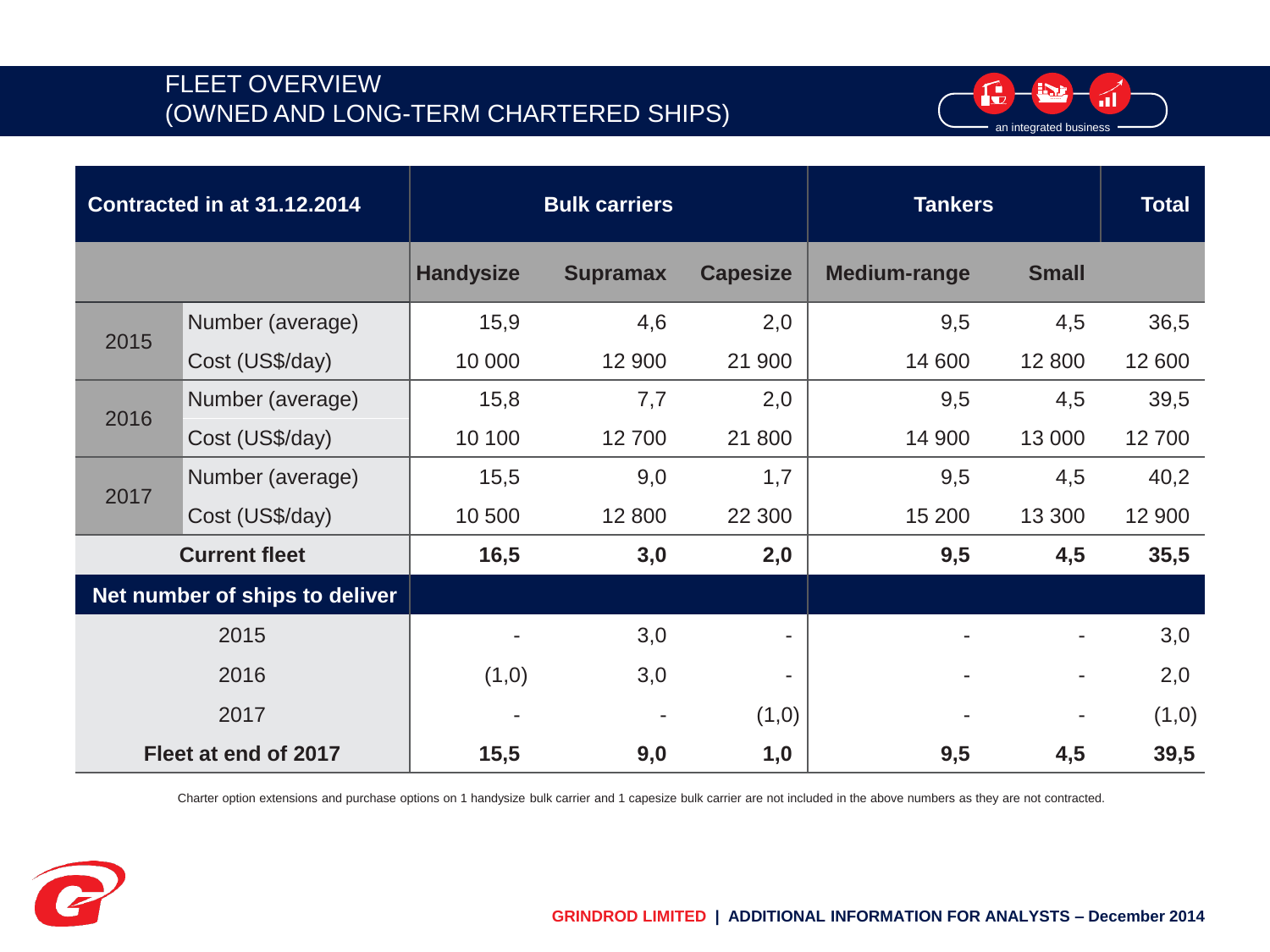# CONTRACT COVER



| Contracted out at 31.12.2014 |                    |                  | <b>Bulk carriers</b> |                          | <b>Tankers</b>           | <b>Total</b>             |        |
|------------------------------|--------------------|------------------|----------------------|--------------------------|--------------------------|--------------------------|--------|
|                              |                    | <b>Handysize</b> | <b>Supramax</b>      | <b>Capesize</b>          | <b>Medium-range</b>      | <b>Small</b>             |        |
| 2015                         | Number (average)   | 2,8              | 4,7                  | 1,0                      | 2,7                      | 1,8                      | 13,0   |
|                              | Revenue (US\$/day) | 7 500            | 11 900               | 49 200                   | 17500                    | 10 200                   | 14 800 |
| 2016                         | Number (average)   | 1,5              | 5,8                  | $\overline{\phantom{a}}$ | 0,5                      |                          | 7,8    |
|                              | Revenue (US\$/day) | 8 6 0 0          | 12 100               | ۰                        | 14 400                   |                          | 11 600 |
| 2017                         | Number (average)   | 0,7              | 4,2                  | -                        | $\blacksquare$           | $\overline{\phantom{a}}$ | 4,9    |
|                              | Revenue (US\$/day) | 8 6 0 0          | 11 800               | -                        | $\overline{\phantom{a}}$ |                          | 11 400 |

| <b>Contract profits</b> | % of fleet<br>fixed | <b>Charters</b><br>(US\$ million) (US\$ million) | <b>Ship sales</b> | <b>Total</b> |
|-------------------------|---------------------|--------------------------------------------------|-------------------|--------------|
| 2015                    | 38                  | 7,6                                              | 1.1               | 8,7          |
| 2016                    | 22                  | (1,3)                                            | ۰                 | (1,3)        |
| 2017                    | 13                  | (1,4)                                            | -                 |              |

Note: Variable volume contracts have been included at forecast volumes.

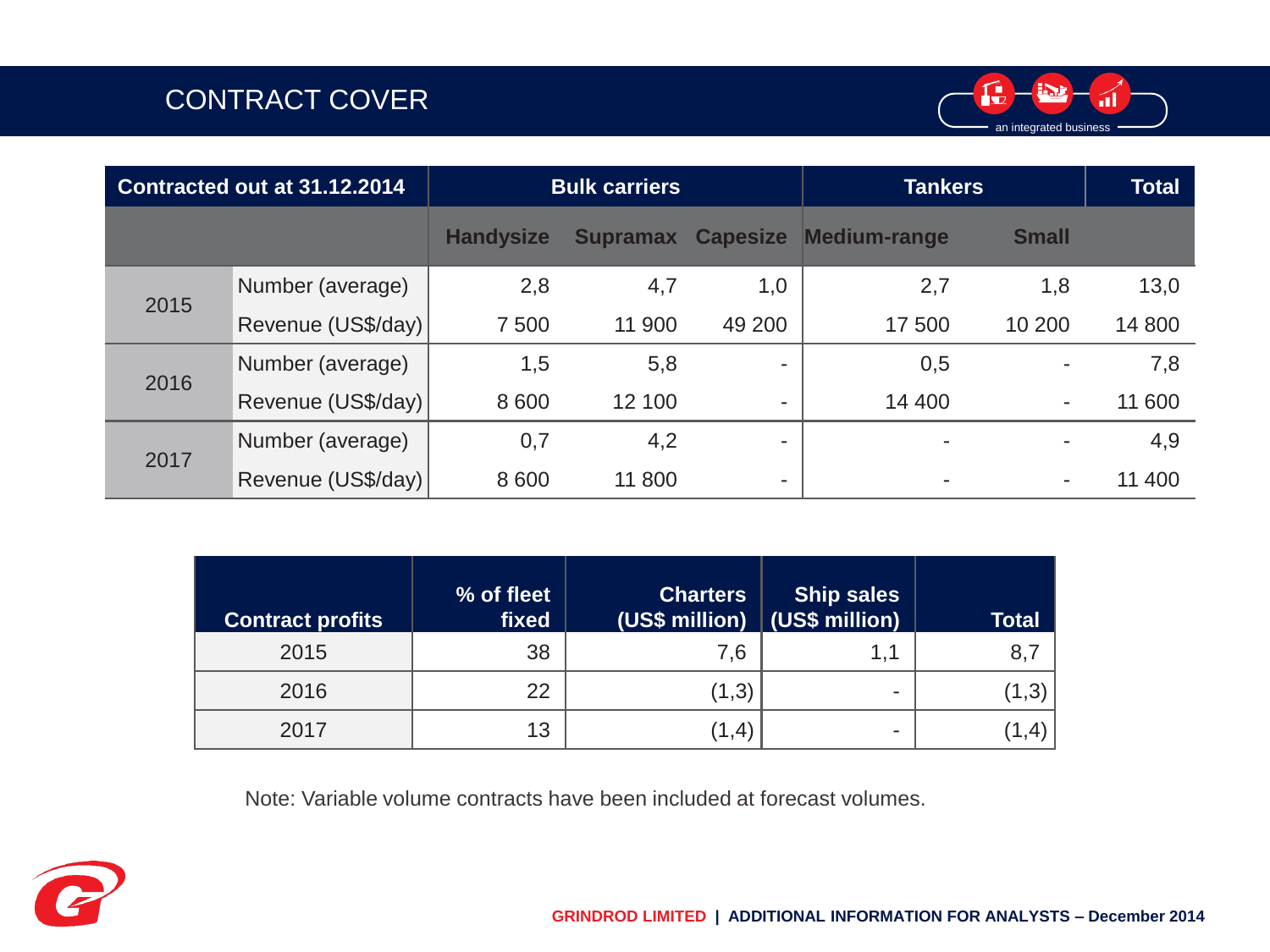## ANALYSIS OF 2014 EARNINGS : SHIPPING



|                                                         | <b>Bulk carriers</b> |                 |                 | <b>Tankers</b>                                |                                       |                        | 2014            | 2013                    |       |
|---------------------------------------------------------|----------------------|-----------------|-----------------|-----------------------------------------------|---------------------------------------|------------------------|-----------------|-------------------------|-------|
|                                                         | <b>Handysize</b>     | <b>Supramax</b> | <b>Capesize</b> | Medium-<br>range                              | <b>Small</b>                          | <b>Chemical</b>        | <b>Total</b>    | <b>Total</b>            | %     |
| Average number of<br>owned/long-term<br>chartered ships | 16,5                 | 1,2             | 2,4             | 9,8                                           | 4,5                                   | 1,0                    | 35,4            | 35,4                    |       |
| Average daily revenue<br>(US\$)                         | 8 600                | 8800            | 25 500          | 13 100                                        | 9 2 0 0                               | 18 800                 | 11 300          | 12 100                  | (7)   |
| Average daily cost<br>(US\$)                            | 10 000               | 15 400          | 22 600          | 14 000                                        | 12 600                                | 17 200                 | 12 600          | 13 000                  | (3)   |
| Profit (US\$ million)                                   | (8,7)                | (2, 8)          | 2,6             | (3,1)                                         | (5,7)                                 | 0,5                    | (17,2)          | (10,7)                  | (61)  |
| (US\$ million)                                          |                      |                 |                 |                                               |                                       |                        |                 |                         |       |
|                                                         |                      |                 |                 |                                               | Profit from ship operating activities |                        | 24              | 24                      |       |
|                                                         |                      |                 |                 |                                               |                                       | Marine fuels           | $6\phantom{1}6$ | 8                       | (25)  |
|                                                         |                      |                 |                 | Profit from ship sales/charter terminations   |                                       |                        | 19              | 24                      | (21)  |
|                                                         |                      |                 |                 |                                               |                                       | Overheads              | (23)            | (24)                    | 4     |
|                                                         |                      |                 |                 |                                               | Profit share on earnings              |                        | (1)             | (2)                     | 50    |
|                                                         |                      |                 |                 |                                               |                                       | Funding costs/taxation | 8               | $\overline{\mathbf{2}}$ | 300   |
|                                                         |                      |                 |                 |                                               |                                       | Foreign exchange       | $\overline{2}$  | 5                       | (60)  |
|                                                         |                      |                 |                 | Profit before FCTR's/Revaluations/Impairments |                                       |                        | 18              | 26                      | (31)  |
|                                                         |                      |                 |                 | Profit on revaluation of Carbon business      |                                       |                        | 11              | ٠                       | 100   |
|                                                         |                      |                 |                 |                                               |                                       | Release of FCTR's      | $\blacksquare$  | 62                      | (100) |
|                                                         |                      |                 |                 |                                               |                                       | Impairments            | (8)             | ۰                       | (100) |
|                                                         |                      |                 |                 |                                               |                                       |                        | 21              | 88                      | (76)  |